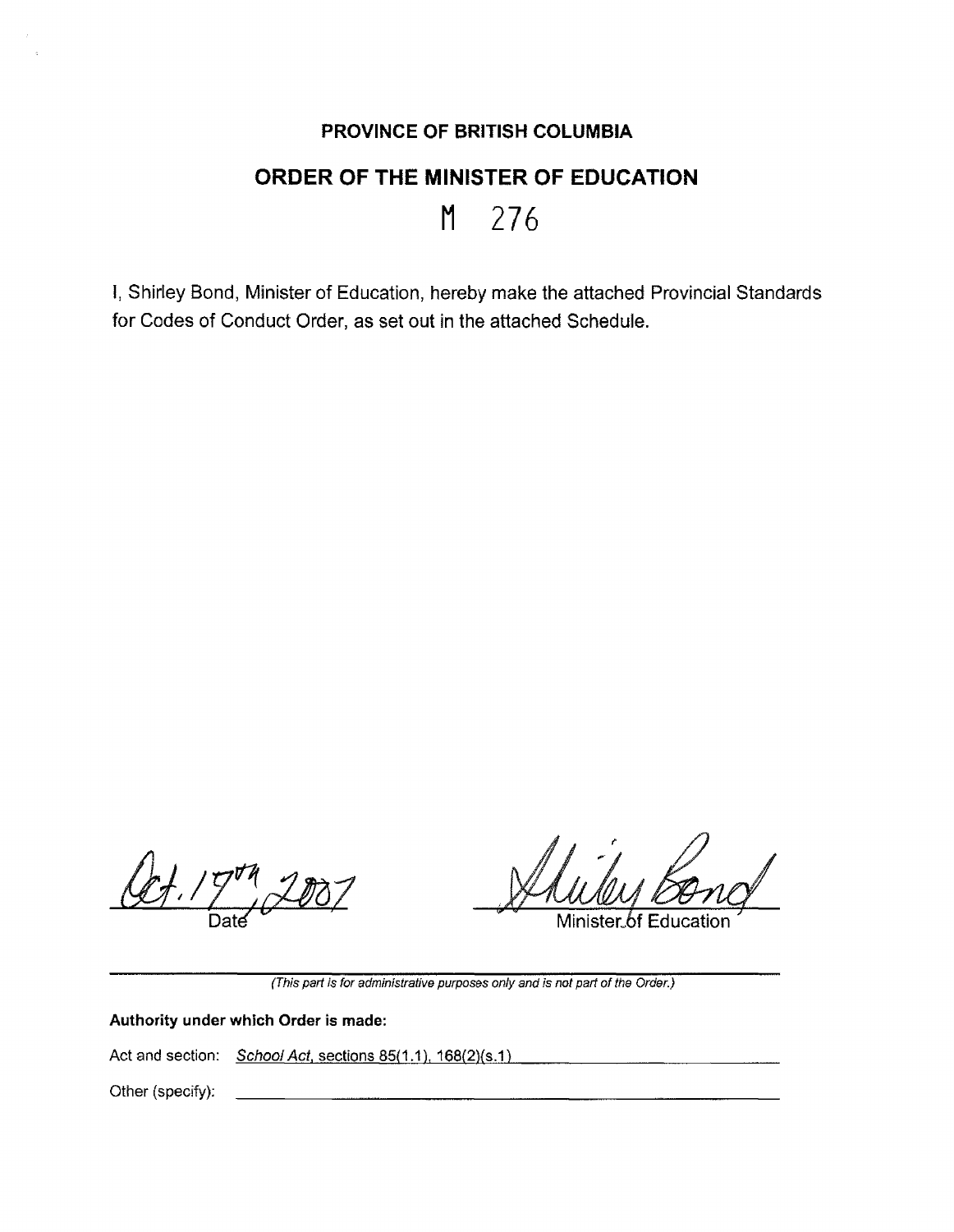## **Provincial Standards for Codes of Conduct Order**

- 1. In this order, "board" includes a francophone education authority as defined in the School Act.
- 2. Boards must, in accordance with this order, establish one or more codes of conduct for the schools within their school district and ensure that the schools within their school district implement the codes.
- 3. When establishing codes of conduct, boards must consider the results of consultations undertaken by schools within its school district at the school level with individuals or groups the schools consider are representatives of
	- (a) employees of the board,
	- (b) parents, and
	- (c) students.
- 4. Boards must ensure that schools within their school district:
	- (a) make the codes of conduct available to the public;
	- (b) distribute the codes of conduct at the beginning of the school year to
		- (i) employees of the board at the school,
		- (ii) parents of students attending the school, and
		- (iii) students attending the school;
	- (c) provide the codes of conduct to employees of the board who are assigned to a school during the school year when they are so assigned;
	- (d) provide the codes of conduct to students who start attending a school during the school year and their parents when the students start attending the school;
	- (e) display the codes of conduct in a prominent area in the school.
- 5. Boards must ensure that schools within their school district review the codes of conduct annually with individuals or groups the schools consider are representatives of
	- (a) employees of the board,
	- (b) parents, and
	- (c) students

to assess the effectiveness of the codes of conduct in addressing current school safety issues.

6. Boards must ensure that the following elements are included in their codes of conduct: